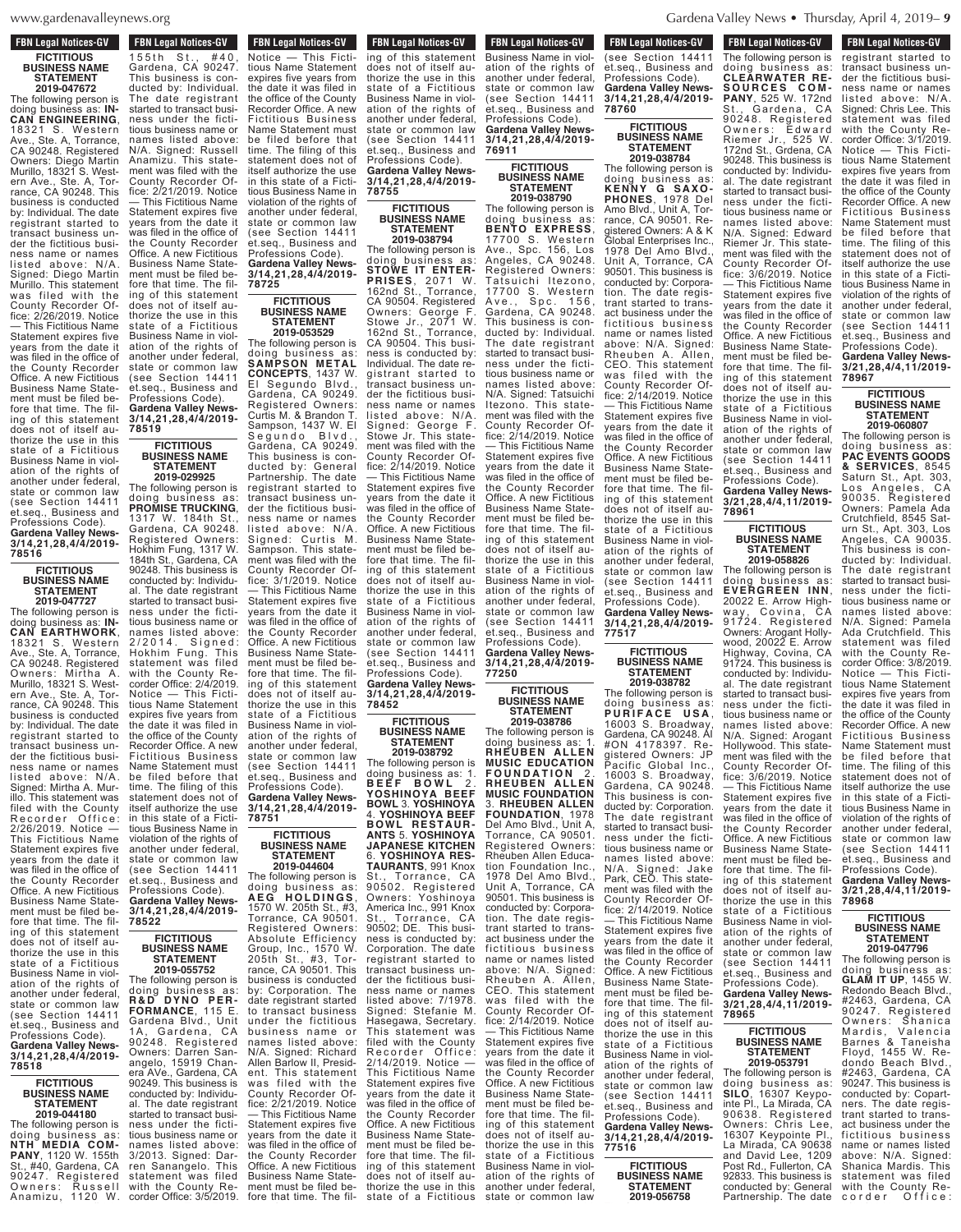#### **FBN Legal Notices-GV** r div leyal nulles-dv

2/26/2019. Notice — This Fictitious Name Statement expires five years from the date it was filed in the office of the County Recorder Office. A new Fictitious Business Name Statement must be filed before that time. The filing of this statement does not of itself authorize the use in this state of a Fictitious Business Name in violation of the rights of another under federal, state or common law (see Section 14411 et.seq., Business and Professions Code). **Gardena Valley News-3/21,28,4/4,11/2019- 78969**

#### **FICTITIOUS BUSINESS NAME STATEMENT 2019-043492**

The following person is doing business as: **MKYH MARKETING**, 2409 Apple Ave., Torrance, CA 90501. Registered Owners: Makoto B. Smith, 2409 Apple Ave., Torrance, CA 90501. This business is conducted by: Individual. The date registrant started to transact business under the fictitious business name or names listed above: N/A. Signed: Makoto B. Smith. This statement was filed with the County Recorder Office: 2/20/2019. Notice — This Fictitious Name Statement expires five years from the date it was filed in the office of the County Recorder Office. A new Fictitious Business Name Statement must be filed before that time. The filing of this statement does not of itself authorize the use in this state of a Fictitious Business Name in violation of the rights of another under federal, state or common law (see Section 14411 et.seq., Business and Professions Code). **Gardena Valley News-3/21,28,4/4,11/2019-**

#### **FICTITIOUS BUSINESS NAME STATEMENT**

**78973**

**2019-044501** The following person is doing business as: **DBA ONE LOVE**, 762 W. 131 St., Gardena, CA 90247. Registered Owners: Elidia Sonia Salas-Camarillo, 762 W. 131 St., Gardena, CA 90247. This business is conducted by: Individual. The date registrant started to transact business under the fictitious business name or names listed above: 2/2019. Signed: Elidia Sonia Salas-Camarillo. This statement was filed with the County Re-<br>corder Office: c o r d e r O f f i c e : 2/21/2019. Notice — This Fictitious Name Statement expires five years from the date it was filed in the office of the County Recorder Office. A new Fictitious Business Name Statement must be filed before that time. The filing of this statement does not of itself authorize the use in this

**Thorize the use in the use in the use in the use in the use in the use in the use in the use in the use in the u** state of a Fictitious Business Name in violation of the rights of another under federal, state or common law (see Section 14411 et.seq., Business and Professions Code). **Gardena Valley News-3/28,4/4,11,18/2019- 79459**

**FBN Legal Notices-GV** 

### **FICTITIOUS BUSINESS NAME STATEMENT**

thorize the use in this state of a Fictitious Business Name in violation of the rights of another under federal, state or common law (see Section 14411 et.seq., Business and Professions Code). **Gardena Valley News-3/28,4/4,11,18/2019- 79466 FICTITIOUS BUSINESS NAME STATEMENT 2019-066698** The following person is **2019-069965** The following person is doing business as: **S U B L U N A R N ET - WORKS**, 860 Crenshaw Blvd., Unit B, Los Angeles, CA 90005. Registered Owners: Matthew Easton, 860 Crenshaw Blvd., Unit B, Los Angeles, CA 90005. This business is conducted by: Individual. The date registrant started to transact business under the fictitious business name or names listed above: 3/2000. Signed: Matthew Easton. This statement was filed with the County Recorder Office: 3/18/2019. Notice — This Fictitious Name Statement expires five years from the date it was filed in the office of the County Recorder Office. A new Fictitious Business Name Statement must be filed before that time. The filing of this statement does not of itself authorize the use in this state of a Fictitious Business Name in violation of the rights of

doing business as: **NEW DEAL RADIO 2.**

**NEW DEAL INSTI-**

Culver City, 90232. Re-

Robert George Lucero

This business is conducted by: Individual. The date registrant

**FICTITIOUS**

**STATEMENT 2019-060529**

 $STARLEE$  **HAIR**, 14921 Stanford Ave., Apt. 224H, Compton, CA 90220. Registered Owners: Starlisa M.

another under federal, state or common law (see Section 14411 et.seq., Business and Professions Code). **Gardena Valley News-3/28,4/4,11,18/2019- 79470**

#### **FICTITIOUS BUSINESS NAME STATEMENT 2019-053465**

The following person is

started to transact business under the fictitious business name or names listed above: 3/2019. Signed: Robert George Lucero Jr. This statement was filed with the County Recorder Office: 3/14/2019. Notice — This Fictitious Name Statement expires five years from the date it was filed in the office of the County Recorder Office. A new Fictitious Business Name Statement must be filed before that time. The filing of this statement does not of itself authorize the use in this state of a Fictitious Business Name in violation of the rights of another under federal, state or common law (see Section 14411 et.seq., Business and Professions Code). **Gardena Valley News-3/28,4/4,11,18/2019- 79474 BUSINESS NAME** The following person is doing business as: doing business as: **GR EE NWA Y SITE SERVICES**, 18321 S. Western Ave., Ste. A, Torrance, CA 90248. Registered Owners: Diego Martin Murillo, 18321 S. Western Ave., Ste. A, Torrance, CA 90248. This business is conducted by: Individual. The date registrant started to transact business under the fictitious business name or names listed above: 2/2019. Signed: Diego Martin Murillo. This statement was filed with the County Recorder Office: 3/1/2019. Notice — This Fictitious Name Statement expires five years from the date it was filed in the office of the County Recorder Office. A new Fictitious Business Name Statement must be filed before that time. The filing of this statement does not of itself authorize the use in this state of a Fictitious Business Name in violation of the rights of<br>another under federal. another under federal,<br>state or common law (see Section 14411

et.seg., Business and Professions Code). **Gardena Valley News-3/28,4/4,11,18/2019-**

**79473**

**FBN Legal Notices-GV TEN LEGAL MULLES-GV** Green, 14921 Stanford Ave., Apt. 224H, Compton, CA 90220. This business is conducted by: Individual. The date registrant started to transact business under the fictitious business name or names listed above: 2/2018. Signed: Starlisa M. Green. This statement was filed with the County Recorder Office: 3/7/2019. Notice — This Fictitious Name Statement expires five years from the date it was filed in the office of the County Recorder Office. A new Fictitious Business Name Statement must be filed before that time. The filing of this statement does not of itself authorize the use in this state of a Fictitious Business Name in violation of the rights of another under federal, state or common law (see Section 14411 et.seq., Business and Professions Code). **Gardena Valley Nev 3/28,4/4,11,18/2019- FBN Legal Notices-GV FICTITIOUS BUSINESS NAME STATEMENT 2019-059139** The following person is doing business as: **UN-LIMITED AQUARIUM SERVICES**, 1124 W. 162nd ST., Gardena, CA 90247. Registered Owners: Rudy Vargas, 1124 W. 162nd St., Gardena, CA 90247. This business is conducted by: Individual. The date registrant started to transact business under the fictitious business name or names listed above: 3/2019. Signed: Rudy Vargas. This statement was filed with the County Recorder Office: 3/7/2019. Notice — This Fictitious Name Statement expires five years from the date it was filed in the office of the County Recorder Office. A new Fictitious Business Name Statement must be filed before that time. The filing of this statement does not of itself au-

### **FICTITIOUS BUSINESS NAME STATEMENT**

**79475**

**2019-046439** The following person is doing business as: **CAROSA**, 19751 S. Figueroa St., Carson, CA 90745. Registered Owners: Carlos Arturo Reyna, 17409 Wellfleet Ave., Carson, CA 90746. This business is conducted by: Individual. The date registrant started to transact business under the fictitious business name or names listed above: 1/2019. Signed: Carlos Arturo Reyna. This statement was filed with the County Recorder Office: 2/25/2019. Notice — This Fictitious Name Statement expires five years from the date it was filed in the office of the County Recorder Office. A new Fictitious Business Name Statement must be filed before that time. The filing of this statement does not of itself authorize the use in this state of a Fictitious Business Name in violation of the rights of another under federal, state or common law (see Section 14411 et.seq., Business and Professions Code). **Gardena Valley News-3/28,4/4,11,18/2019- 79477 NEW DEAL PAC** 3. **NEW DEAL GROUP** 4. **TUTE**, 3346 Fay Ave., gistered Owners: Jr., 3346 Fay Ave., Culver City, CA 90232.

#### **FICTITIOUS BUSINESS NAME STATEMENT 2019-075264**

The following person is doing business as: **MATTHEWS FAMILY C O U N S E L I N G - A PLACE TO GROW**, 14517 S. Vermont Ave., Apt. 9, Gardena, CA 90247. Registered Owners: Tiffany Larena Matthews, 12810<br>Jarvis, Ave., Los Jarvis Ave., Angeles, CA 90061. This business is conducted by: Individual. The date registrant started to transact business under the fictitious business name or names listed above: 2/2019. Signed: Tiffany

Business Name Stateing of this statement **79487 FBN Legal Notices-GV 2019. TEN LEGAL MULLES-GV** Larena Matthews. This statement was filed with the County Recorder Office: corder Offic<br>3/22/2019. Notice This Fictitious Name Statement expires five years from the date it was filed in the office of the County Recorder Office. A new Fictitious Business Name Statement must be filed before that time. The filing of this statement does not of itself authorize the use in this state of a Fictitious Business Name in violation of the rights of another under federal, state or common law (see Section 14411 et.seq., Business and Professions Code). **Gardena Valley News-3/28,4/4,11,18/2019- 79482**

**FICTITIOUS BUSINESS NAME STATEMENT 2019-052234**

The following person is doing business as: **YA YAA THAI CUISINE**, 1130 W. Redondo Beach Blvd., Gardena, CA 90247. AI #ON: 201803810043. Registered Owners: achira Ketkaew, 1130 W. Redondo Beach Blvd., Gardena, CA 90247. This business is conducted by: Individual. The date registrant started to transact business under the fictitious business name or names listed above: N/A. Signed: Pachira Ketkaew. This statement was filed with the County Recorder Office: 2/28/2019. Notice — This Fictitious Name Statement expires five years from the date it was filed in the office of the County Recorder Office. A new Fictitious Business Name Statement must be filed before that time. The filing of this statement does not of itself authorize the use in this state of a Fictitious ation of the rights of another under federal, state or common law (see Section 14411 et.seq., Business and

**3/28,4/4,11,18/2019- 79486**

### **BUSINESS NAME STATEMENT 2019-073457**

doing business as: **JL GEORGE TRUCKING**, 1603 W. 154th St., Gardena, CA 90247. Registered Owners: Julio Cesar George Pena & Lourdes George, 1603 W. 154th ST., Gardena, CA 90247. This business is conducted by: Married Couple. The date registrant started to transact business under the fictitious business name or names listed above: 1/2019. Signed: Lourdes George. This statement was filed with the County Recorder Office: 3/21/2019. Notice — This Fictitious Name Statement expires five years from the date it was filed in the office of the County Recorder

**FBN Legal Notices-GV FBN Legal Notices-GV** 

does not of itself authorize the use in this state of a Fictitious

**Profession**<br> **Profession Gardena Valley News-4/4,11,18,25/2019- 79741 FIGURE FIGURES-CITY** ment must be filed before that time. The fil-

#### **FICTITIOUS BUSINESS NAME STATEMENT 2019-084180**

The following person is doing business as: 1. **LOS 3 POTOSINO'S** 2. **LOS 3 POTOSINO'S M E X I C A N F O O D** , 16323 S. Western Ave., Gardena, CA 90247. Registered Owners: Maria Teresa Dimas & Juventino Dimas Monsivais, 12593 Torrey Pine Rd., Moreno Valley, CA 92555. This business is conducted by: Married Couple. The date registrant started to transact business under the fictitious business name or names listed above: 4/2015. Signed: Maria Teresa Dimas. This statement was filed with the County<br>Recorder Office: Recorder Office: 3/29/2019. Notice — This Fictitious Name Statement expires five years from the date it was filed in the office of the County Recorder Office. A new Fictitious Business Name Statement must be filed before that time. The filing of this statement does not of itself authorize the use in this state of a Fictitious Business Name in violation of the rights of another under federal, state or common law (see Section 14411 et.seq., Business and Professions Code). Gardena Valley Ne **4/4,11,18,25/2019- 79745** Business Name in violation of the rights of another under federal, state or common law (see Section 14411 et.seq., Business and

#### **FICTITIOUS BUSINESS NAME STATEMENT 2019-059865**

The following person is doing business as: 1. **ALL PLUMBING** 2. **A L L C O N ST R U C - TION**, 639 W. 9th St., Ste. #3, San Pedro, CA 90731. Registered Owners: Michael D. Jordan Jr., 639 W. 9th St., Ste. #3, San Pedro, CA 90731. This business is conducted by: Individual. The date registrant started to transact business under the fictitious business name or names listed above: N/A. Signed: Michael D. Jordan. This statement was fi led with the County Recorder Office: 3/7/2019. Notice — This Fictitious Name Statement expires five years from the date it was filed in the office of the County Recorder Office. A new Fictitious Business Name Statement must be filed before that time. The filing of this statement does not of itself authorize the use in this state of a Fictitious Business Name in violation of the rights of another under federal, state or common law (see Section 14411 et.seq., Business and Professions Code). **Gardena Valley News-4/4,11,18,25/2019-** Paul Ayala Jr. This statement was filed with the County Recorder Office: 2/27/2019. Notice — This Fictitious Name Statement expires five years from the date it was filed in the office of the County Recorder Office. A new Fictitious Business Name Statement must be filed before that time. The filing of this statement does not of itself authorize the use in this state of a Fictitious

> **FICTITIOUS BUSINESS NAME STATEMENT 2019-059863**

**79511**

Business Name in violation of the rights of another under federal, state or common law (see Section 14411 et.seq., Business and Professions Code).<br>**Valle** 

**FBN Legal Notices-GV 2019-059863 The Following Person is a following person in the following person in the following person is a following person in the following person in the following person is a following person in the following person in the followi** doing business as: **SAKURAYA,** 16134 S. Western<sup>'</sup> Ave Gardena, CA 90247. Registered Owners: Mas and Yuki Fujita, 16134 S. Western Ave., Gardena, CA 90247. This business is conducted by: General Partnership. The date registrant started to transact business under the fictitious business name or names listed above: N/A. Signed: Mas Fujita. This statement was filed with the County Recorder Office: 3/7/2019. Notice — This Fictitious Name Statement expires five years from the date it was filed in the office of the County Recorder Office. A new Fictitious Business Name Statement must be filed before that time. The filing of this statement does not of itself authorize the use in this state of a Fictitious Business Name in violation of the rights of another under federal, state or common law (see Section 14411 et.seq., Business and

Professions Code). **Gardena Valley News-4/4,11,18,25/2019- 78454**

#### **FICTITIOUS BUSINESS NAME STATEMENT 2019-059861**

The following person is doing business as: **BE-C E R R I L E N T E R - PRISES**, 2109 W. 178th St., Torrance, CA 90504. Registered Owners: Luis A. and Gabriel Becerril, 2109 W. 178th St., Torrance, CA 90504. This business is conducted by: General Partnership. The date registrant started to transact business under the fictitious business name or names listed above: N/A. Signed: Luis A. Becerril This statement was filed with the County Recorder Office: 3/7/2019. Notice — This Fictitious Name Statement expires five years from the date it was filed in the office of the County Recorder Office. A new Fictitious Business Name Statement must be filed before that time. The filing of this statement does not of itself authorize the use in this state of a Fictitious Business Name in violation of the rights of another under federal, state or common law (see Section 14411 et.seq., Business and Professions Code). **Gardena Valley News-**

**4/4,11,18,25/2019- 79512**

## **Legal Notices-GV**

APN: 4061-009-001 TS CA05000529-18-1 TO No: 18-210467 NO-TICE OF TRUSTEE'S SALE (The above statement is made pursuant to CA Civil Code Section 2923.3(d)(1). The Summary will be provided to Trustor(s) and/or vested owner(s) only, pursuant to CA Civil Code Section 2923.3(d)(2).) YOU ARE IN DEFAULT UN-DER A DEED OF The following person is TRUST DATED April

Office. A new Fictitious

Business Name in viol-Professions Code). **Gardena Valley News-**

**FICTITIOUS**

#### state of a Fictitious Business Name in violation of the rights of another under federal, state or common (see Section 14411 et.seq., Business and Professions Code). Gardena Valley Ne **4/4,11,18,25/2019- 79722 FICTITIOUS BUSINESS NAME STATEMENT 2019-048965** The following person is

doing business as: **THE LAW OFFICE OF CHENITO AYALA**, 15510 S. Orchard Ave., Gardena, CA 90247. Registered Owners: Chenito Paul Ayala Jr., 15510 S. Orchard Ave. Gardena, CA 90247. This business is conducted by: Individual. The date registrant started to transact business under the fictitious business name or names listed above: N/A. Signed: Chenito The following person is

262nd St., Harbor City, CA 90710. Registered Owners: Gilberto Ramirez, 1639 262nd St., Harbor City, CA 90710. This business is conducted by: Individual. The date registrant started to transact business under the fictitious business name or names listed above: N/A. Signed: Gilberto Ramirez. This statement was filed with the County Recorder Office: 2/14/2019. Notice — This Fictitious Name Statement expires five years from the date it was filed in the office of

Professions Code). **Gardena Valley News-3/28,4/4,11,18/2019- FICTITIOUS BUSINESS NAME STATEMENT 2019-039462** The following person is doing business as: **GRL TRUCKING**, 1639

the County Recorder Office. A new Fictitious Business Name Statement must be filed before that time. The filing of this statement does not of itself authorize the use in this

**Busines Busines** www.gardenavalleynews  $\ldots \ldots$ <sub>5</sub>.